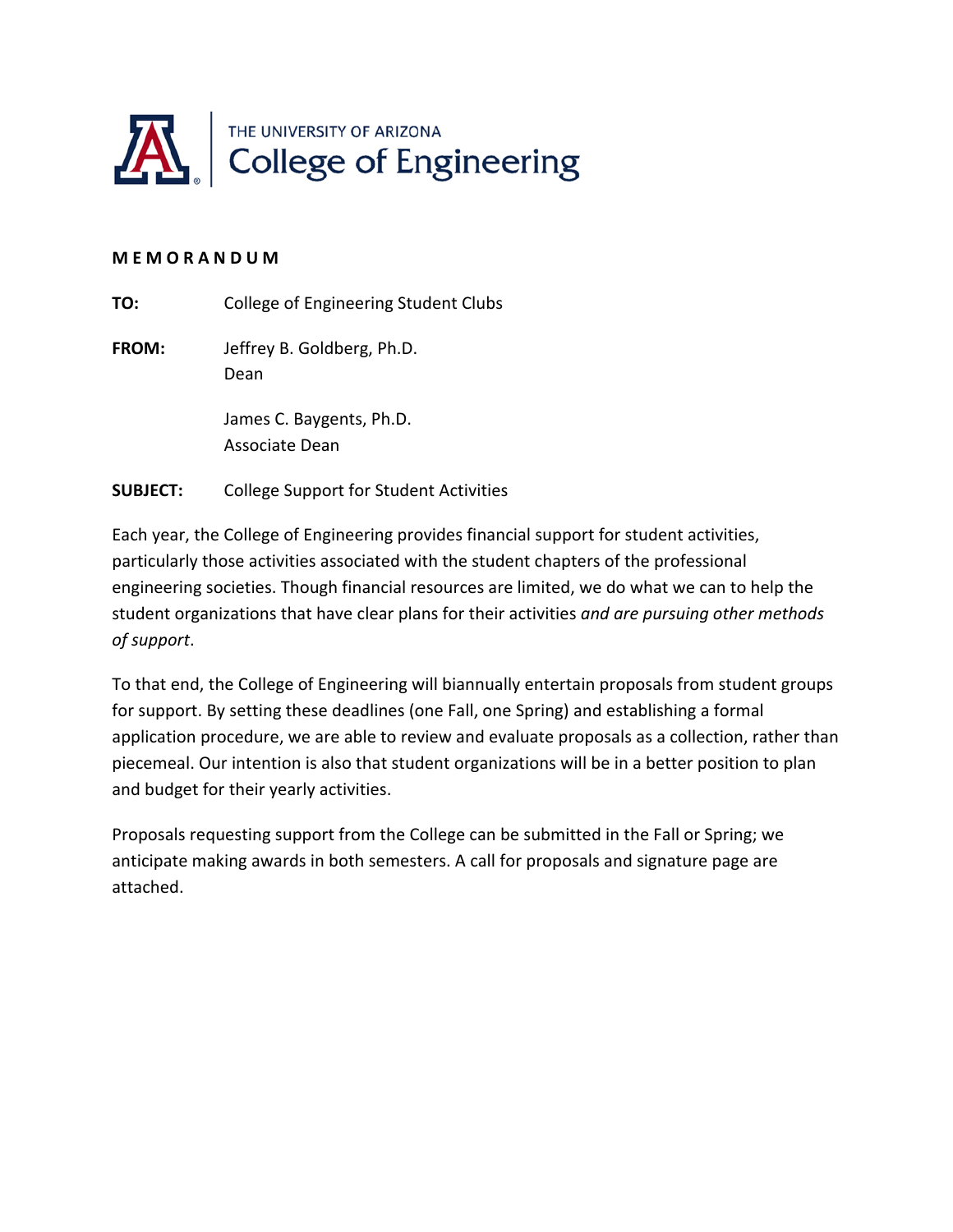# **Instructions for Proposals for ENGR Program Funding**

A proposal for a grant from this program **must** include:

- 1. The cover page (official cover page is attached). Print and complete the cover page as the top sheet of your proposal packet. Please note you must obtain the signature of your group's advisor and the signature of the department head that your club belongs to if you have one. If you have no home department, please note so on the cover page.
- 2. A project/event description:
	- Length: no more than 1 page
	- Font size: 11 point or larger
	- Margins: 1" on top, bottom, left, and right
	- Include:
		- i. Project/event goals
		- ii. Estimates of the number of students/faculty/community members who will participate in project
		- iii. A timing plan (what is the schedule for subtasks and who is responsible?)
- 3. A one‐page project budget with justification of how you are spending money and all matching funds for the project. All proposal budgets must include matching funds from a Department in the College, ASUA or some other source. For example, if the request is for \$500, then there must be matching funds of at least \$500 from your home department in the college, ASUA or another source. It is preferred that your club has already requested and received matching funds, but if you are still awaiting a decision, evidence of the request with an expected decision date must be provided as well.
- 4. A club bank statement for the current academic year showing bank balances at the end of the last full semester.
- 5. A complete club budget for the current academic year, including where in the budget this event is accounted for.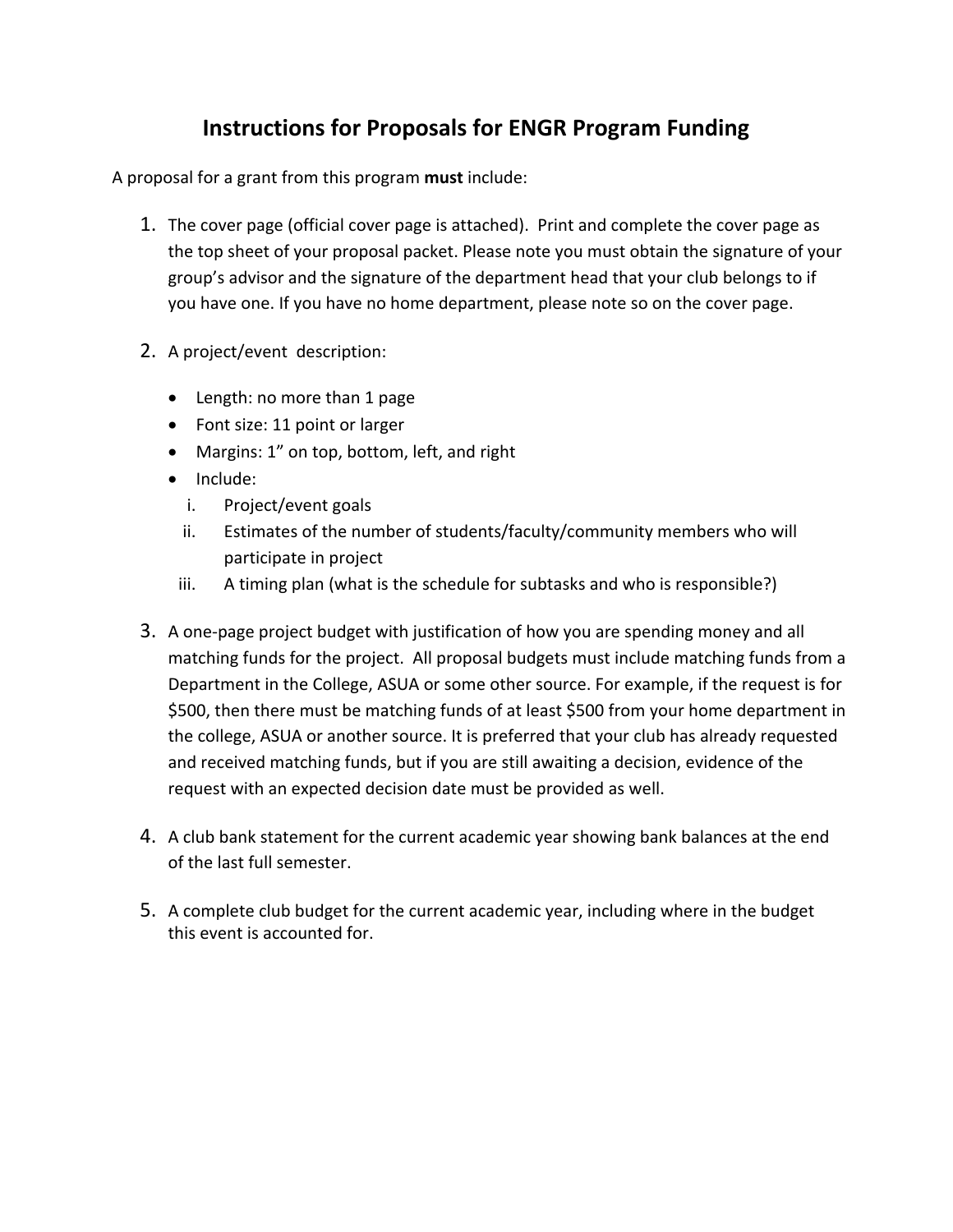**At a minimum to be eligible for funding**, a group must have, at the time of proposal submission, an up‐to‐date listing of student officers and contact information on the College of Engineering's Club & Organization Website.

**In addition**, if the group has a website or Facebook group page, at the time of proposal submission, these platforms must be up-to-date and may include:

- A list of officers with contact information
- A description of the mission of your group
- A calendar of events for current academic year (events and dates)
- A link to the College web site as well as to the University web site
- Labeling (e.g. headers or logos) so that anyone visiting the site knows that the group is associated with the College of Engineering at The University of Arizona

Proposals will be reviewed by a committee. **Evaluation criteria include**:

- Likelihood that the project will achieve its goals within the stated budget
- Breadth of participation (group, college, university, community)
- Number of ENGR students involved in or affected by the proposed project
- Participation in the College of Engineering Student Club Showcase
- Application to ASUA for General Club Funding or Travel Funding

Maximum award per club each academic year is \$1000 and typically runs from \$20 to \$100 per student participating in the activity that the funds are requested for.